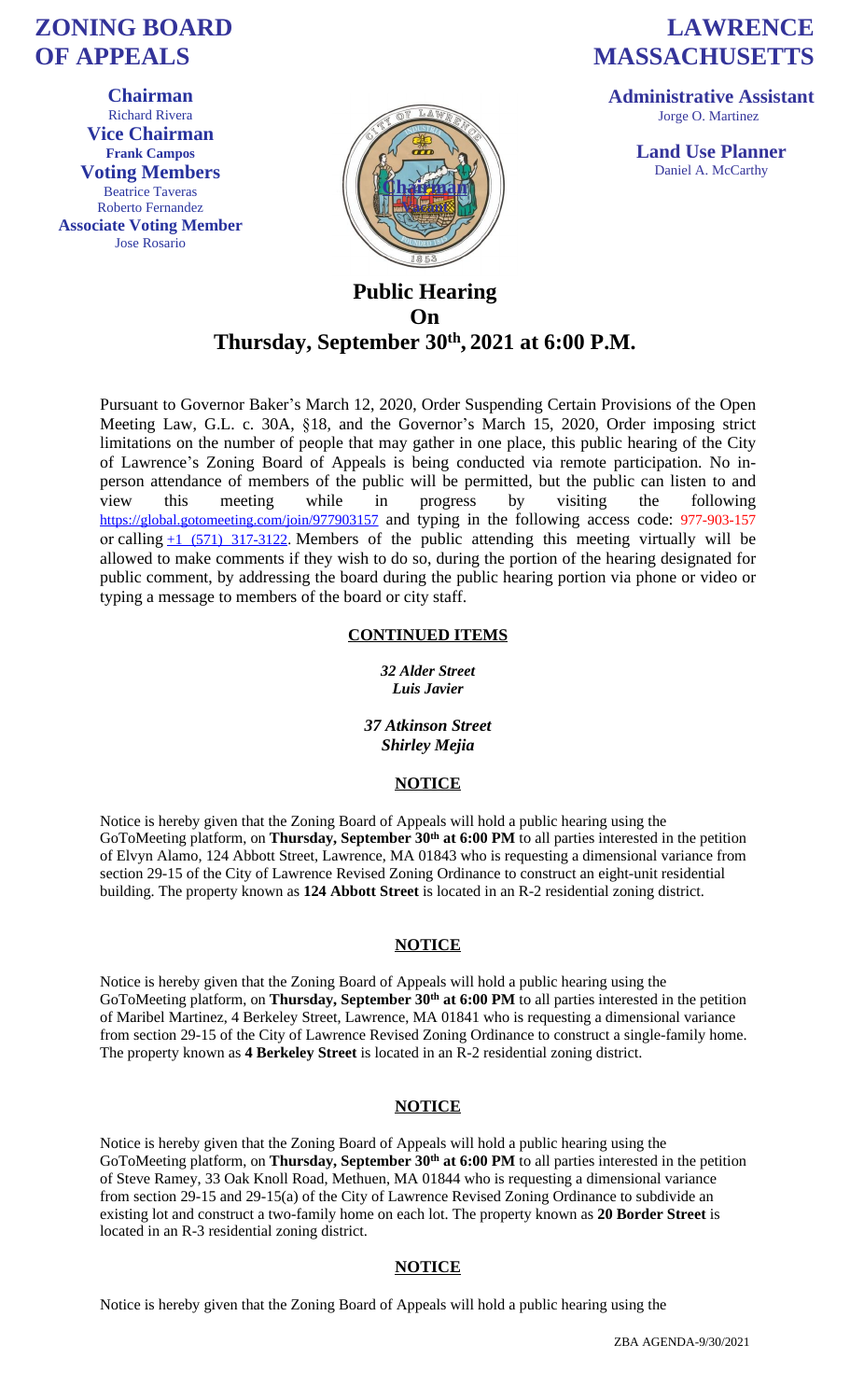GoToMeeting platform, on **Thursday, September 30th at 6:00 PM** to all parties interested in the petition of JoWaMar Companies, LLC 300 Broadway, Methuen, MA 01844 who is requesting a dimensional variance from section 29-16 and parking variance from section 29-18 of the City of Lawrence Revised Zoning Ordinance to construct a mixed-use. The property known as **115-123 Essex Street** is located in an B-3 business zoning district.

#### **NOTICE**

Notice is hereby given that the Zoning Board of Appeals will hold a public hearing using the GoToMeeting platform, on **Thursday, September 30th at 6:00 PM** to all parties interested in the petition of Yahaira Rodriguez, 30 School Street, Lawrence, MA 01841 who is requesting a parking variance from section 29-18(e)(7) of the City of Lawrence Revised Zoning Ordinance to park in front of a residential building. The property known as **30 School Street** is located in an R-2 residential zoning district.

### **NOTICE**

Notice is hereby given that the Zoning Board of Appeals will hold a public hearing using the GoToMeeting platform, on **Thursday, September 30th at 6:00 PM** to all parties interested in the petition of Naji E. Bardwell, 316 Essex Street, Lawrence, MA 01841 who is requesting a dimensional variance from section 29-16 of the City of Lawrence Revised Zoning Ordinance to convert several floors from office space to residential units. The property known as **312-320 Essex Street** is located in a B-3 business zoning district.

#### **NOTICE**

Notice is hereby given that the Zoning Board of Appeals will hold a public hearing using the GoToMeeting platform, on **Thursday, September 30th at 6:00 PM** to all parties interested in the petition of Hide Salcedo, 77 Kingston Street, Lawrence, MA 01843 who is requesting a dimensional variance from section 29-15 of the City of Lawrence Revised Zoning Ordinance to add one residential unit to an existing single-family home. The property known as **77 Kington Street** is located in an R-3 residential zoning district.

#### **NOTICE**

Notice is hereby given that the Zoning Board of Appeals will hold a public hearing using the GoToMeeting platform, on **Thursday, September 30th at 6:00 PM** to all parties interested in the petition of Giselle Encarnacion, 18 Cornish Street, Lawrence, MA 01841 who is requesting a dimensional variance from section 29-15 of the City of Lawrence Revised Zoning Ordinance to add one residential unit to an existing single-family home. The property known as **18 Cornish Street** is located in an R-2 residential zoning district.

#### **NOTICE**

Notice is hereby given that the Zoning Board of Appeals will hold a public hearing using the GoToMeeting platform, on **Thursday, September 30<sup>th</sup> at 6:00 PM** to all parties interested in the petition of Carla Morel, 53 Kingston Street, Lawrence, MA 01843 who is requesting a dimensional variance from section 29-15 of the City of Lawrence Revised Zoning Ordinance to construct a single-family home with an in-law apartment. The property known as **53 Kingston Street** is located in an R-3 residential zoning district.

#### **NOTICE**

Notice is hereby given that the Zoning Board of Appeals will hold a public hearing using the GoToMeeting platform, on **Thursday, September 30th at 6:00 PM** to all parties interested in the petition of Kimball 12 Pine, LLC, 26 Kimball Circle, Methuen, MA 01844 who is requesting several variances from sections 29-17(k), 29-15 and 29-18(e)(7) of the City of Lawrence Revised Zoning Ordinance to add a unit to an existing seven-unit residential building. The property known as **556 Haverhill Street** is located in an R-2 residential zoning district.

#### **NOTICE**

Notice is hereby given that the Zoning Board of Appeals will hold a public hearing using the GoToMeeting platform, on **Thursday, September 30th at 6:00 PM** to all parties interested in the petition of Reynaldo DeJesus, 33 Arch Street, Haverhill, MA 01832 who is requesting a dimensional variance from section 29-15 and parking variance from section 29-18 of the City of Lawrence Revised Zoning Ordinance to create six residential units on the top floors and commercial units on the ground floor. The property known as **264 Lowell Street** is located in an I-2 industrial zoning district.

#### **NOTICE**